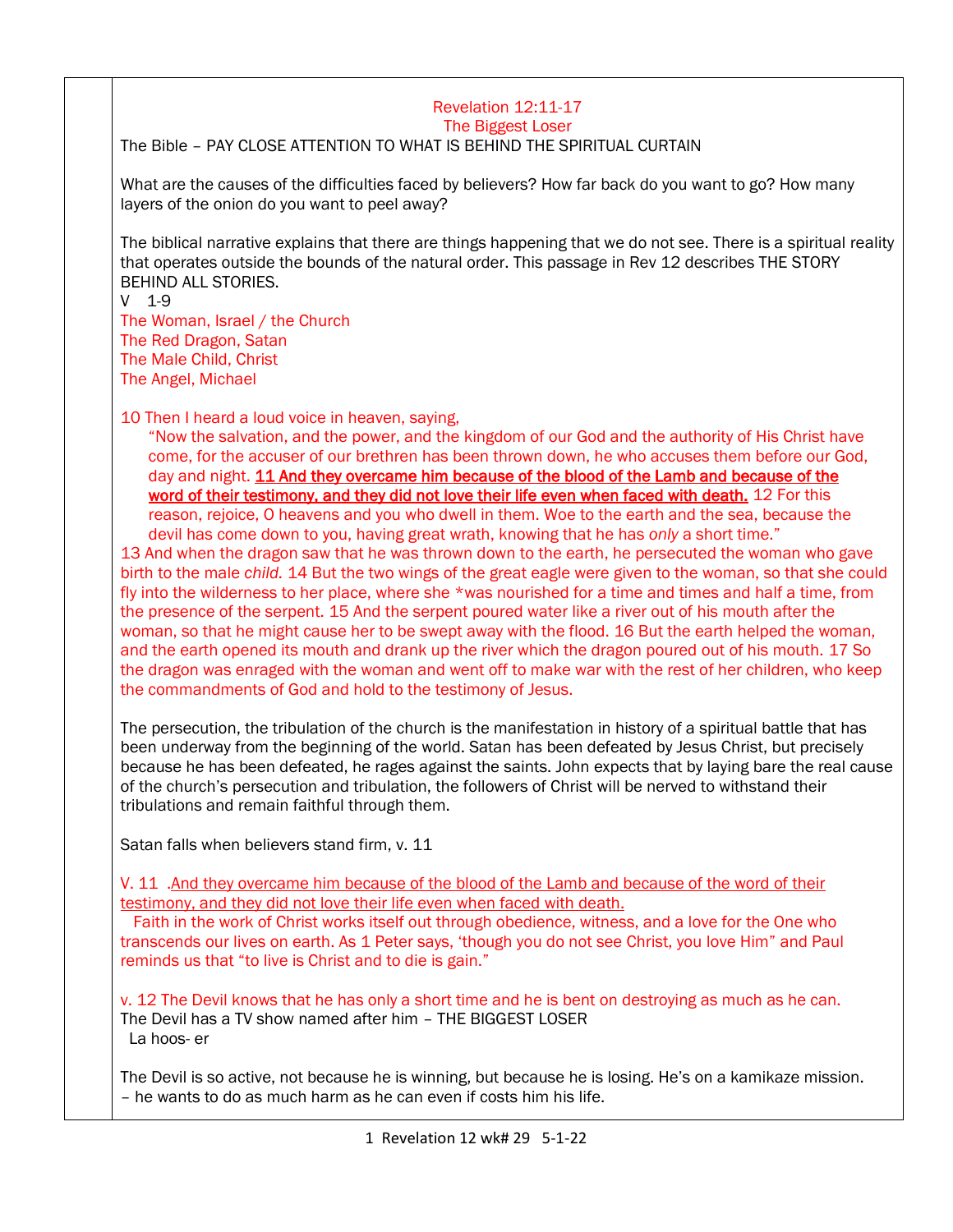| EX: Long after it was obvious that Hitler's Germany would lose WW II, he commanded his secret<br>police and security forces to continue to wage war on friend and foe alike. The gas chambers continued<br>to operate. Hitler commanded vengeance on his political enemies while locked in his own bunker.                                                                                                                 |
|----------------------------------------------------------------------------------------------------------------------------------------------------------------------------------------------------------------------------------------------------------------------------------------------------------------------------------------------------------------------------------------------------------------------------|
| The devil thought he had the victory on Friday, but on Sunday he was defeated, defanged, and cast<br>down.                                                                                                                                                                                                                                                                                                                 |
| He's not annihilated so he's still active, but he has lost his power. Part of that power was the fear of<br>death.                                                                                                                                                                                                                                                                                                         |
| 14 Therefore, since the children share in flesh and blood, Christ Himself likewise also partook of the<br>same, that through death He might render powerless him who had the power of death, that is, the<br>devil, 15 and might free those who through fear of death were subject to slavery all their lives.                                                                                                             |
| Satan has played on the fear of death to keep people enslaved. When the gospel goes forth and frees<br>people from fear, the devil loses power. When people turn from God and the Gospel of Hope, they are<br>held in fear.                                                                                                                                                                                                |
| EX: I'm 66 and have been a news/politics junkie since childhood and during the past 5-7<br>years there has been an endless parade of news stories about how implementing or NOT implementing<br>this or that government program means that "people are going to die." (Far cry from FDR - nothing to<br>fear but fear itself)                                                                                              |
| v. 13-14 - the "Exodus imagery" continues as the woman is given eagles wings. The echoes Ex 19                                                                                                                                                                                                                                                                                                                             |
| 3 Moses went up to God, and the LORD called to him from the mountain, saying, "Thus you shall say to<br>the house of Jacob and tell the sons of Israel: 4' You yourselves have seen what I did to the Egyptians,<br>and how I bore you on eagles' wings, and brought you to Myself.                                                                                                                                        |
| The woman is nourished in the wilderness like the people of Israel through the worship of the Lord<br>through his ordinances that pointed to Christ.<br>The Tabernacle was the presence of God - Christ is God with us.<br>The washings represent the washing away of sin through the blood of Christ                                                                                                                      |
| The sacrifices represent the atonement made by Jesus, the Lamb of God.                                                                                                                                                                                                                                                                                                                                                     |
| We'd like to think that God would protect us by taking us into luxurious safe houses. Instead, He takes<br>us to the wilderness. It is there that we learn that He is what we need. God's primary goal is NOT our<br>comfort; It is our holiness and our dependance on Him. We balk at this.                                                                                                                               |
| While we are typically oriented toward creating security and stability, God's revelation came to those<br>who were nomads, wonderers, and aliens and strangers. We want to tame or domesticate God, but that<br>won't happen according to our agenda but Hisin the New Heavens and New Earth.                                                                                                                              |
| Mark Auffarth - "We equate God's blessing with our comfort. But God's blessing is the ability to trust<br>Him in the wilderness with the enemy in hot pursuit." That's the meaning of Ps 23- "Even though I walk<br>through the valley of the shadow of death, I fear no evil, for You are with me. You prepare a table before<br>me in the presence of my enemies; You have anointed my head with oil; my cup overflows." |
| Today, the "woman" i.e. the people of God are also nourished in the house of worship- the body of Christ<br>where the Word is proclaimed, the sacraments are observed, and we are equipped to grow in the grace<br>and knowledge of God.                                                                                                                                                                                   |
| The devil is busy and he wants us to get busy trying harder to do better to earn our way to God. He<br>delights in that kind of spiritual life. What he hates are the believers who <b>overcome because of the blood</b>                                                                                                                                                                                                   |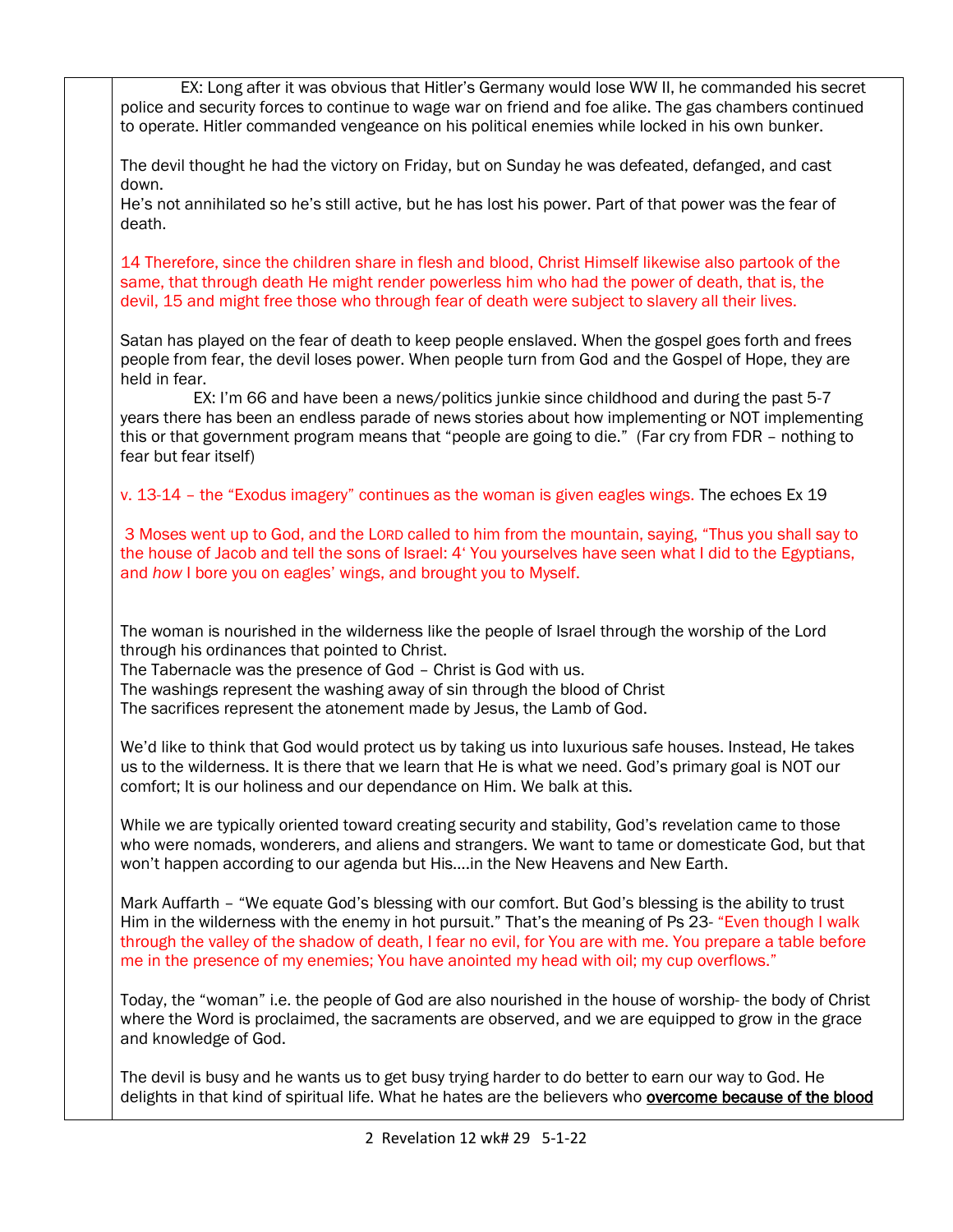| with death.                                                 | of the Lamb and because of the word of their testimony, and they do not love their life even when faced                                                                                                                                                                                                                                                                                                                                                                                          |  |
|-------------------------------------------------------------|--------------------------------------------------------------------------------------------------------------------------------------------------------------------------------------------------------------------------------------------------------------------------------------------------------------------------------------------------------------------------------------------------------------------------------------------------------------------------------------------------|--|
|                                                             | That kind of believer, that kind of church reminds the Devil that he is a L-O-S-E-R. He was defeated by<br>the blood of the Lamb, so when we focus on Christ and His work, the devil hates it.                                                                                                                                                                                                                                                                                                   |  |
| you. 8 Draw near to God and He will draw near to you.       | 5 Or do you think that the Scripture speaks to no purpose: "He jealously desires the Spirit which He has<br>made to dwell in us"? 6 But He gives a greater grace. Therefore it says, "GOD IS OPPOSED TO THE<br>PROUD, BUT GIVES GRACE TO THE HUMBLE." 7 Submit therefore to God. Resist the devil and he will flee from<br>EX: the wicked witch of the west "O what a world, what a world"                                                                                                       |  |
| overwhelm and deceive the woman.                            | v. 15-16 The water flowing from the mouth of the serpent represents words of deceit and confusion. In<br>Revelation we see the symbol of weapons (words) coming out of the mouth of Christ and his agents to<br>judge sinners.(ch 1,2,11,19,21). Here it is water like a river from the mouth of the serpent to                                                                                                                                                                                  |  |
| the waters.                                                 | The Exodus imagery continues in v. 16 as the earth opens up and drank the river. This echoes how the<br>waters parted in the Red Sea and the earth swallowed Pharoah's army and then they were drowned in                                                                                                                                                                                                                                                                                        |  |
| up and swallowed those who "despised the Lord."             | We also see in Number 16 and 26 the story of the sons of Korah who rebelled against Moses and Aaron,<br>God's appointed leaders for the people. God made a division among the people and the earth opened                                                                                                                                                                                                                                                                                        |  |
| the work of the enemy                                       | PRINCIPLE: Those who oppose what God has ordained are not just despising the human leaders<br>but the LORD Himself. The sons of Korah used words to try to mislead and deceive the people. Such is                                                                                                                                                                                                                                                                                               |  |
|                                                             | v. 9, the serpent of old who is called the devil and Satan, who deceives the whole world                                                                                                                                                                                                                                                                                                                                                                                                         |  |
| Acts 20                                                     | Satan's strategy is to defeat the church by deception from within and persecution from without.                                                                                                                                                                                                                                                                                                                                                                                                  |  |
| after them. 31 Therefore be on the alert,                   | 29 I know that after my departure savage wolves will come in among you, not sparing the flock; 30<br>and from among your own selves men will arise, speaking perverse things, to draw away the disciples                                                                                                                                                                                                                                                                                         |  |
|                                                             | V. 17 Satan continues his attacks on the rest of the children of the woman.<br>If you are getting fired upon by the enemy then you know you are over the target and are a threat.                                                                                                                                                                                                                                                                                                                |  |
|                                                             | Though the devil is the biggest loser, he never takes a day off. He is constantly putting out deception.<br>Eph 4:14 As a result, we are no longer to be children, tossed here and there by waves and carried about<br>by every wind of doctrine, by the trickery of men, by craftiness in deceitful scheming;                                                                                                                                                                                   |  |
|                                                             | Satan is wounded and is angry, so the Quote from the Hobbit applies<br>"It does not do to leave a dragon out of your calculations, if you live near him." (The Hobbit)                                                                                                                                                                                                                                                                                                                           |  |
| Word. You can't identify error if you don't know the truth. | The best way to avoid the craftiness of deceitful scheming is to be DEEPLY ROOTED in God and His                                                                                                                                                                                                                                                                                                                                                                                                 |  |
|                                                             | EX: Have you noticed how hard it is to give yourself to time in the Word? We are easily<br>distracted - "O look, a shoe out of place. I better put that back; Who left this mess in here etc etc"                                                                                                                                                                                                                                                                                                |  |
|                                                             | Ex: it is also easy to rationalize NOT BEING in worship - C.S Lewis -<br>When I first became a Christian, about fourteen years ago, I thought that I could do it on my own, by<br>retiring to my rooms and reading theology, and I wouldn't go to the churches and Gospel Halls;<br>I disliked their hymns very much, which I considered to be fifth-rate poems set to sixth-rate music.<br>But as I went on, I saw the great merit of it. I came up against different people of quite different |  |
| 3 Revelation 12 wk# 29 5-1-22                               |                                                                                                                                                                                                                                                                                                                                                                                                                                                                                                  |  |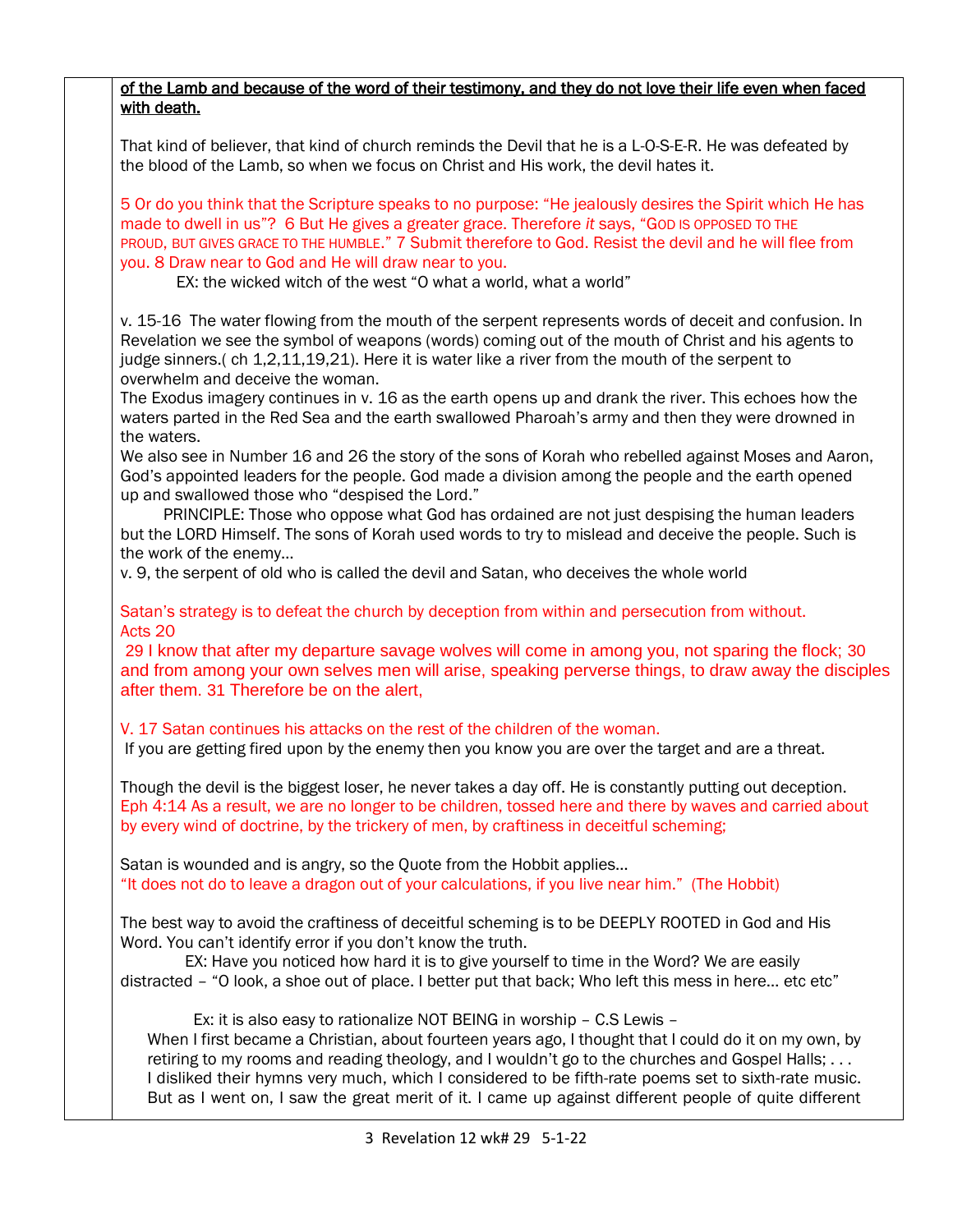outlooks and different education, and then gradually my conceit just began peeling off. I realized that the hymns were being sung with devotion and benefit by an old saint in elastic-side boots in the opposite pew, and then you realize that you aren't fit to clean those boots. It gets you out of your solitary conceit. C. S. Lewis, "Answers to Questions on Christianity," God in the Dock

TODAY the river of deceit and enemy attacks go right after core issues like life, creation in God's image, marriage and family. All of those are deeply God related issues. That's why the devil attacks them. The attacks are not new, but they are more intense and because of media, they come like a flood. These issues are crucial because they are the building blocks of a healthy society. That's why they are revealed EARLY in the bible.

And the attacks against them are accompanied by harmful actions and consequences. [Voltaire: "Those Who Can Make You Believe Absurdities, Can Make You Commit Atrocities"](https://www.openculture.com/2015/11/voltaire-those-who-can-make-you-believe-absurdities-can-make-you-commit-atrocities.html)

 The political, military, and personal atrocities carried out in world history were built on absurd beliefs that violated the created order and the revealed will of God.

TODAY'S ABSURD deceptions also lead to cultural atrocities…

Life-issues: All Life has value and is a gift from God as we are made in His Image. If we believe the absurdity that life has no real value or we don't know if there is a human life in the womb, then it leads to atrocities such as abortion and infanticide– practiced in ancient pagan world are now brought back and in some of our states are celebrated and paid for by the state. Some states are considering or have adopted laws that allow for termination of life even after a live birth. Abortion is proposed for the "perinatal period"

## [https://www.lifenews.com/2022/04/20/california-assembly-health-committee-passes-bill-that-would](https://www.lifenews.com/2022/04/20/california-assembly-health-committee-passes-bill-that-would-legalize-infanticide/)[legalize-infanticide/](https://www.lifenews.com/2022/04/20/california-assembly-health-committee-passes-bill-that-would-legalize-infanticide/)

The National Center on Health Statistics defines the perinatal period as between 28 weeks of gestation and seven days after birth [but that definition can extend up to the 28 days.](https://www.lifenews.com/2022/04/11/california-democrats-admit-bill-would-allow-infanticide-up-to-28-days-after-birth/) NY, CA, Virginia, CO are among states that have considered or passed such laws, and they do so with glee.

Gender –This gets to the heart of the Image of God in creation. God created "in His image, male and female." This is not small matter, nor is it a social construct. If we deny the divine created order and believe the idea that we don't know what makes someone a male of a female and that doctors are just guessing about gender when a baby is born, then it leads to chemical or surgical sterilization, alterations or mutilations of minor children that have lasting damage.

Marriage- Marriage is a picture of Christ and the church, so an attack on marriage is an attack on the primary symbol of the gospel. When a culture believes that there is nothing special or sacred about marriage, that it is just a social construct and part of the oppressive heteronormative patriarchy and you should be able to marry anyone, then it leads to the breakdown of the fundamental building block of society. Divorce rates are up; marriage rates are down, as are birth rates. This negatively impacts the trajectory of a society.

Family- I**n Eph 3 Paul prays and bows his knees before the Father from whom EVERY FAMILY in heaven and earth derives it name, so family Is deeply rooted in the heart of God.** When the value of life itself is questioned and the definitions of gender and marriage are upside down, then the concept of family erodes. And the reality of family has eroded as social and political movements have advocated for the destruction of the basic family unit.

One bad consequence of the drop in marriage and family rates is the increase in the number of children in poverty. If the US returned to the (higher) marriage rates of 1970, child poverty would be 20% lower (Atlantic Mag – David Brooks)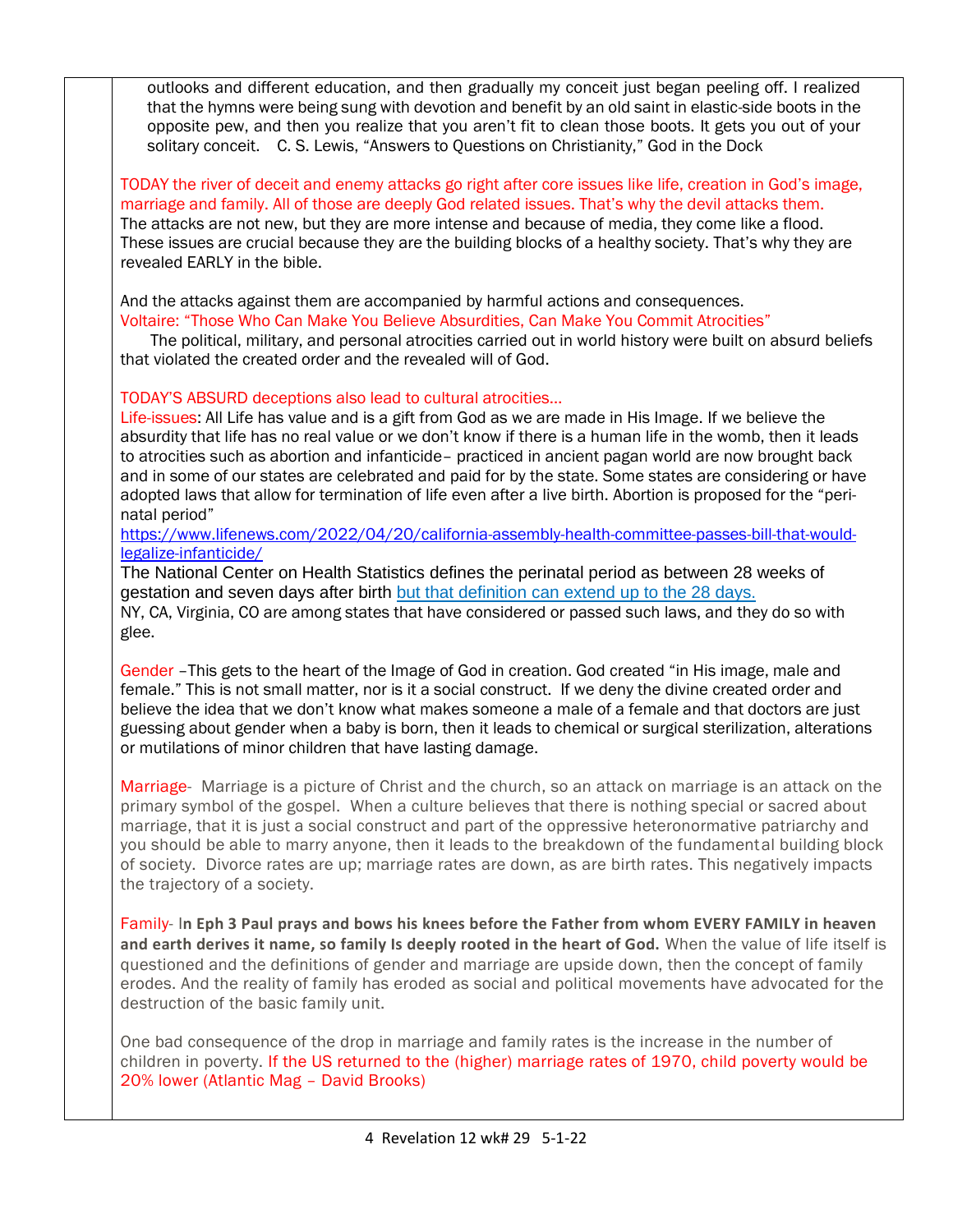Another bad consequence is that when the family is weak and the birth rate is falling, nations head for a demographic meltdown. We may not sense the looming demographic disaster here at Highlands, but America, Japan, China, Iran, and other countries are in big trouble. Programs like Soc Security and Medicare require large numbers of workers paying into the system. Low birthrate=fewer workers=lack of funding= who will take care of grandpa and grandma? Or will we just "expect" them to die at a certain age? EX: Japan sells more adult diapers than baby diapers. The health of nations depends on the health of families. <https://blog.acton.org/archives/50070-americas-looming-demographic-disaster.html> Dangerous cultural trends related to life, gender, marriage and family don't come from the best and brightest among us. They are attacks on God given institutions and creation ordinances. Why? Because the Devil is a loser, and he wants to destroy God's people. \*\* Christian community is an important way to support one another when family life gets tough. HOW TO RESPOND? -BE ON THE ALERT 1 Peter 5- The Devil prowls seeking whom he may devour. -Pray for the kingdom of Christ to come and His will be done on earth as it is in heaven. -Guard your hearts and minds DAILY. The enemy is committed to a wartime mentality, not comfort. -Take Pity on those caught in the schemes and confusion of the enemy. They are tossed to and fro and are under the oppressive sway of the prince of the power of the air without even knowing it. -Pray for them by name. Seek to gently bring them into contact with God's Word and God's people. Be prepared to make a defense for the hope that is within you without buying into the false presuppositions of the culture. -Stand firm for Christ and His kingdom – Jesus has won, He is winning, He will win. ALL Believers are overcomers through Christ, but not all those in the visible church are believers. Revelation 2-3 makes it clear that there are those who have been in the visible community but have abandoned Christ. Revelation also makes it clear that Christ is the only one who can save, and He is mighty to save. Do you know Him?